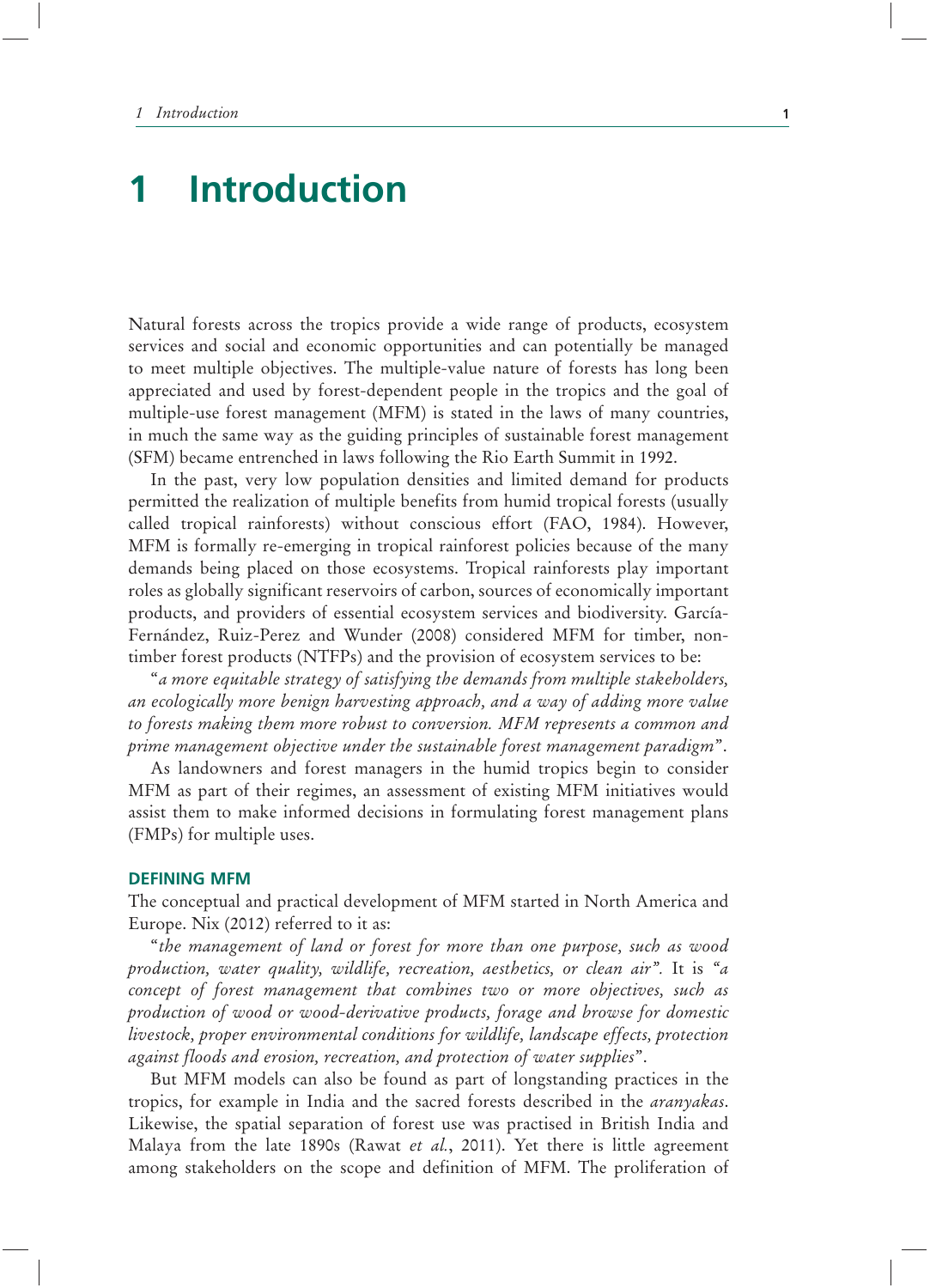associated terms, such as multiple-use, multipurpose, multifunctional, diversified and integrated forest management, contributes to the differing ways in which MFM is defined and perceived.

According to some, the multiple demands on forests can best be met at the landscape level by spatially segregating production and conservation objectives, with forest units specialized in single dominant uses such as the production of timber and NTFPs, ecotourism and ecosystem services (Vincent and Binkley, 1993; Binkley, 1997; Boscolo, 2000; Zhang, 2005). Others argue that multiple goods and services can be produced efficiently within individual management units or at the "stand level" (Panayotou and Ashton, 1992; Campos, Finegan and Villalobos, 2001). Thus, MFM may be accomplished by one or a combination of the following (Ridd, 1965):

- the concurrent and continuous use of several forest resources obtainable in a forest management unit (FMU), requiring the concurrent provision of several goods and/or ecosystem services from the same area (e.g. combining the extraction of rattan with wildlife conservation);
- alternating or rotating the use of various resources or product combinations in a unit (e.g. through shifting cultivation);
- the geographic separation of uses or use combinations so that multiple use is accomplished across a mosaic of units, with each FMU being put to the single use to which it is most suited (e.g. zoning of a forest area).

However, the working definition of MFM used in this document is the deliberate management of a particular forest area in a particular time period for various goods and services. This definition implies the diversification of uses in spatial and temporal terms and emphasizes both diversification and integration at the stand level.

## **REASONS FOR THE POOR IMPLEMENTATION OF MFM AT THE STAND LEVEL**

Although MFM is envisioned increasingly as a viable alternative to a singular focus on timber production in tropical forests, assessing the relative economic value of and level of demand for various forest products and services is difficult because many such services are non-market commodities or have undeveloped markets. Most forest products, including timber, fuelwood and a wide range of NTFPs, are either traded or are tradable in markets and are also used for subsistence. Markets for ecosystem services, such as ecotourism, water and soil protection, biodiversity conservation and carbon sequestration, on the other hand, are still in their infancy (de Jong *et al.*, 2010a).

According to García-Fernández, Ruiz-Perez and Wunder (2008), MFM "within the same tropical forest-stand unit may only be implementable under exceptional circumstances". The key challenges range from:

"*intricate technical trade-offs at the species level to the economies of scale in forestry planning, production and marketing, and further on to the structural conditions in capitalist societies favoring commodity specialization models ... MFM remains a valid management alternative under specifically favorable local context conditions, especially when practiced at the landscape scale*".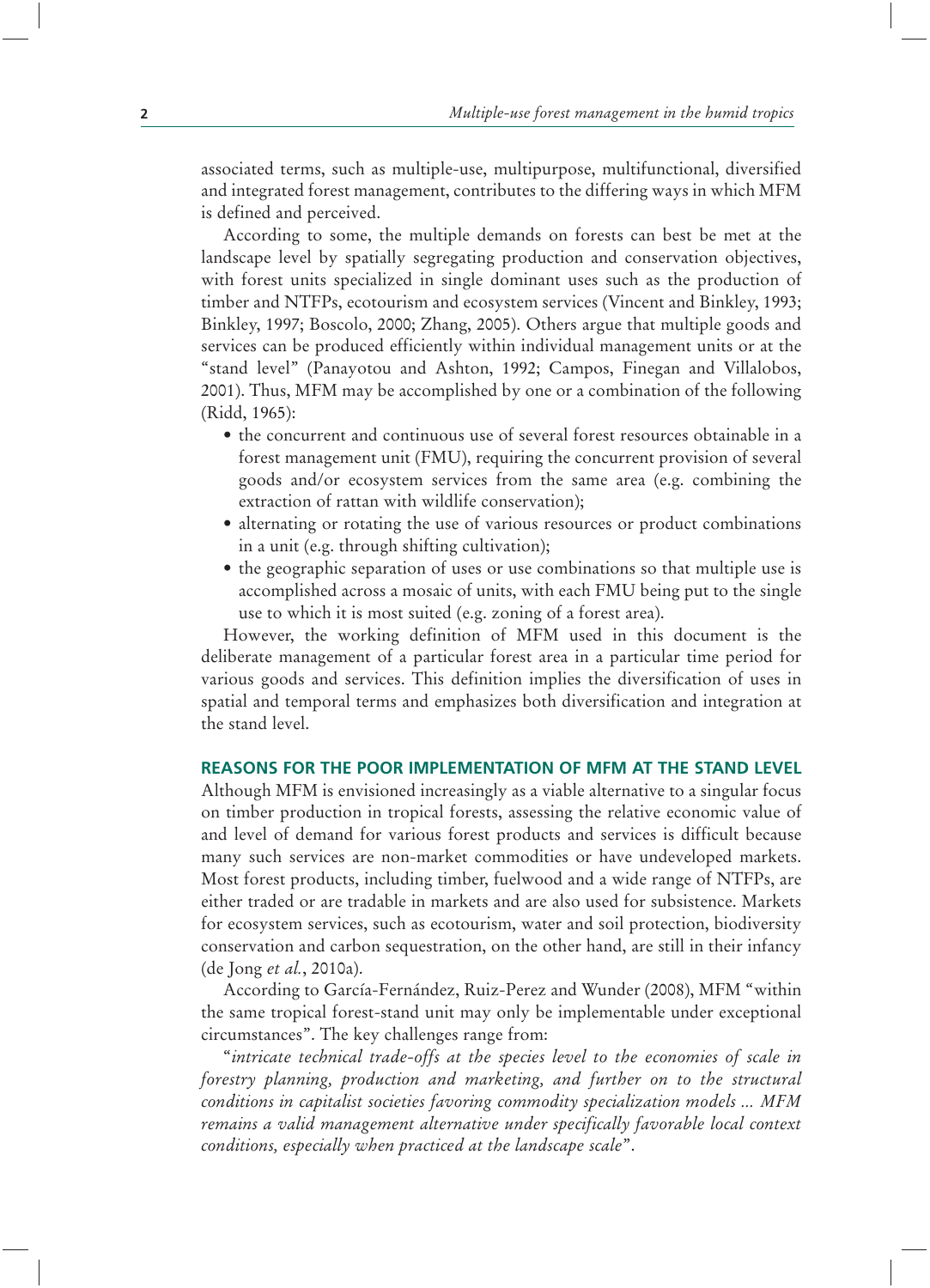The reasons for the perceived inefficiency of MFM at the stand level in tropical countries include the high fixed cost of forest operations (infrastructure planning, inventories, mapping, etc.) and the technical complexities of MFM (e.g. there is a lack of silvicultural knowledge and expertise to integrate the management of multiple products). When the influence of these aspects is reduced (e.g. in loggedover forests with lower fixed costs associated with re-harvesting, and community forestry at smaller scales with less need for infrastructure), multiple uses within the same management unit may yield superior returns to land-use specialization. Nevertheless, there is still a lack of understanding of why MFM approaches are not widespread.

### **WHY IS MFM IMPORTANT?**

Increased societal demands on forests for timber and non-timber products and ecosystem services and rising environmental and social awareness about tropical forests are globally important trends affecting tropical forest use. Under the right conditions, MFM could diversify forest use, broaden forest productivity and provide incentives for maintaining forest cover. It could also allow a greater number of stakeholders to receive forest benefits. In addition, developing workable MFM approaches could provide opportunities to reduce social conflict and exclusion in remaining forest areas, as well as help reduce forest resource degradation and assist in establishing REDD+ programmes.1 Risk reduction is another important reason to pursue MFM, and this is becoming more significant as the risks associated with climate change increase.

## **OBJECTIVES**

The objectives of this report are to:

- systematize relevant past and ongoing initiatives in MFM in the tropics;
- increase understanding of the barriers that hinder the implementation and viability of MFM initiatives;
- make strategic recommendations to increase the chances of success of MFM initiatives under various environmental and socio-economic scenarios.

Geographically, the focus of this report is on three regions in the humid tropics: the Amazon Basin in South America; the Congo Basin in Africa; and Southeast Asia. By identifying and surveying MFM initiatives in these regions (Figure 1), the report aims to provide information relevant to the following questions:

- Under what circumstances can MFM be implemented successfully at the FMU level?
- Under what conditions can MFM be financially attractive and competitive with other land uses?
- What policy, technological and capacity-building strategies and interventions are needed to help forest managers overcome barriers to the successful implementation of MFM?
- What policy, institutional and market-based incentives could be devised to promote MFM?

<sup>1</sup> REDD+ is a term used for efforts to reduce greenhouse gas emissions from deforestation and forest degradation, including the role of conservation, sustainable management of forests and enhancement of forest carbon stocks.